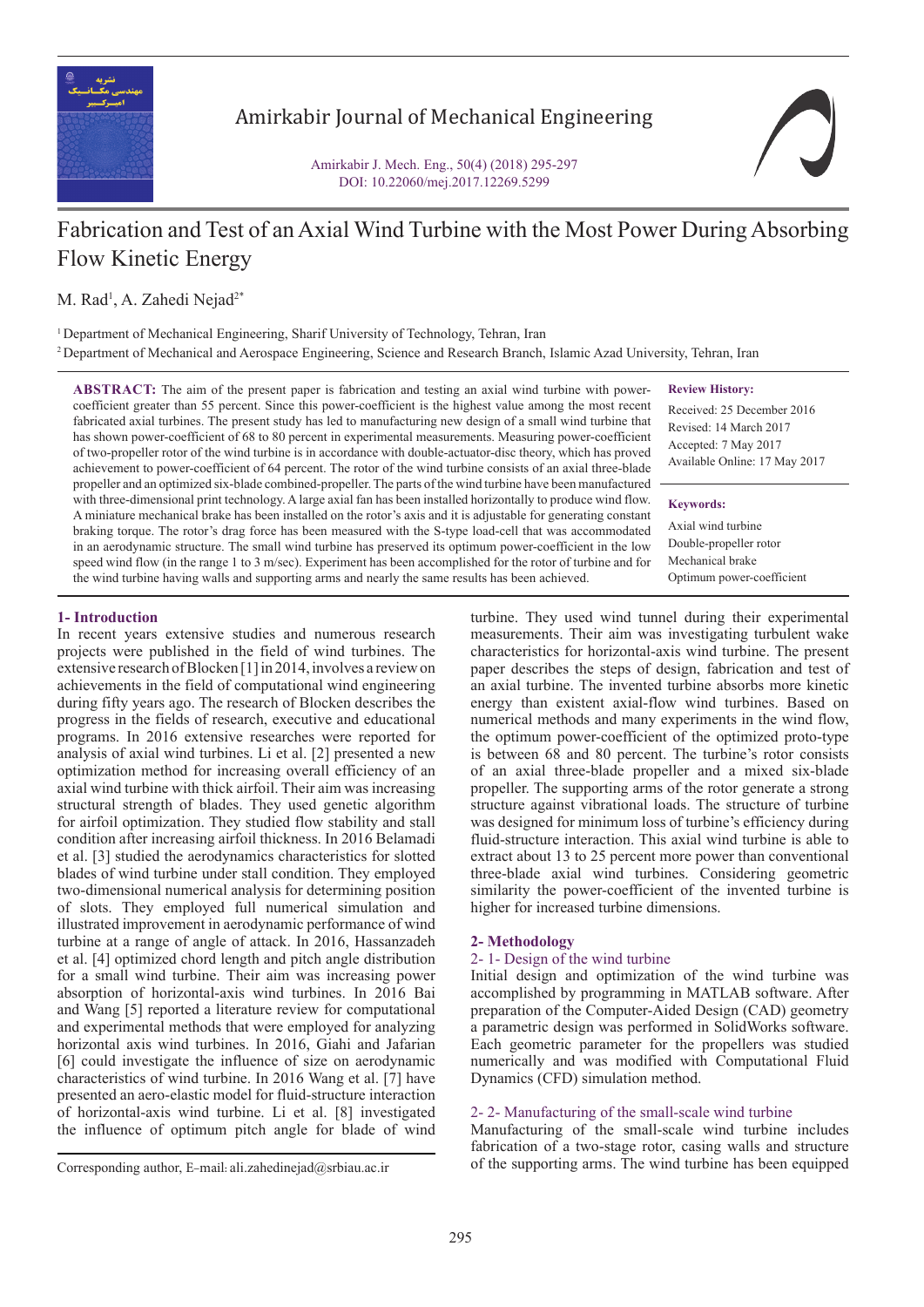with the electrical and mechanical equipment. A miniature disc-brake was fabricated and installed on the rotor shaft for adjusting holding torque at a constant value.

#### 2- 3- Experiments on the wind turbine

According to Fig. 1, the wind turbine was tested in the highspeed wind flow. The S-type load-cell was employed for measuring drag force of the wind turbine.



**Fig. 1. Experimental setup for test of the wind turbine in the wind flow**

### **3- Results and Discussion**

Determining performance characteristics of the smallscale wind turbine in the external wind flow was the most important part of the present study. Many experiments were designed for observing uniform rotation of rotor without contact to casing walls. The wind turbine could resist against drag-force in the high-speed wind flow. For measuring power-coefficient, the braking torque was precisely adjusted at three different values of 0.003, 0.01 and 0.12 N.m. The dimensionless coefficients for evaluating power-coefficient of the wind turbine in the external wind flow were calculated using time-averaged value of external flow velocity, braking torque and angular speed of the two-stage rotor.

Based on linear momentum double-actuator-disc theory, the maximum power-coefficient of the wind turbine with two axial propellers is 16/25. In this base an axial wind turbine with two propellers has maximum power-coefficient of 64 percent. The experimental data of the present paper has illustrated the maximum power-coefficient of 68 to 80 percent. The experimental data have shown at least 4 percent deviation than double actuator-disc theory. The powercoefficient curves of the wind turbine against tip-speed-ratio were plotted in Fig. 2.

### **4- Conclusions**

The present study described the design and manufacturing of a small wind turbine. Based on numerical simulations it can reach to power-coefficient as high as 80 percent at



**Fig. 2. Experimental and numerical data for power-coefficient of wind turbine against tip-speed ratio**

optimum flow conditions. In the present paper a small-scale wind turbine was tested experimentally. It could illustrate the achievement to optimum power-coefficients in the range of 68 to 80 percent in practice.

The power-coefficient of the two-stage rotor of the wind turbine was nearly in agreement with double-actuator-disc theory. Based on experimental data of the present paper, the optimum power-coefficient of a two-stage axial rotor can exceed 13 to 25 percent than conventional three-blade wind turbines. Design and fabrication of the introduced axial wind turbine with optimized propellers and structural components is a novelty for the wind turbines industry.

#### **References**

- [1] B. Blocken, 50 years of computational wind engineering: past, present and future, *Journal of wind engineering and industrial aerodynamics*, 129 (2014) 69-102.
- [2] X. Li, K. Yang, J. Bai, J. Xu, 2016, A new optimization method to improve the overall performance of thick wind turbine airfoils, *Energy* 116 *Part* 1 (2016) 202-213.
- [3] R. Belamadi, A Djemili, A. Ilinca, R. Mdouki, Aerodynamic performance analysis of slotted airfoils for application to wind turbine blades, *Journal of wind engineering and industrial aerodynamics*, 151 (2016) 79-99.
- [4] A. Hassanzadeh, A. Hassanzadeh-Hassanabadi, A. Dadvand, Aerodynamic shape optimization and analysis of a small wind turbine blades employing the Viterna approach for post-stall region, *Alexandria engineering journal*, 55(3) (2016) 2035-2043.
- [5] C. J. Bai, W. C. Wang, Review of computational and experimental approaches to analysis of aerodynamic performance in horizontal-axis wind turbines (HAWTs), *Renewable and sustainable energy reviews*, 63 (2016)